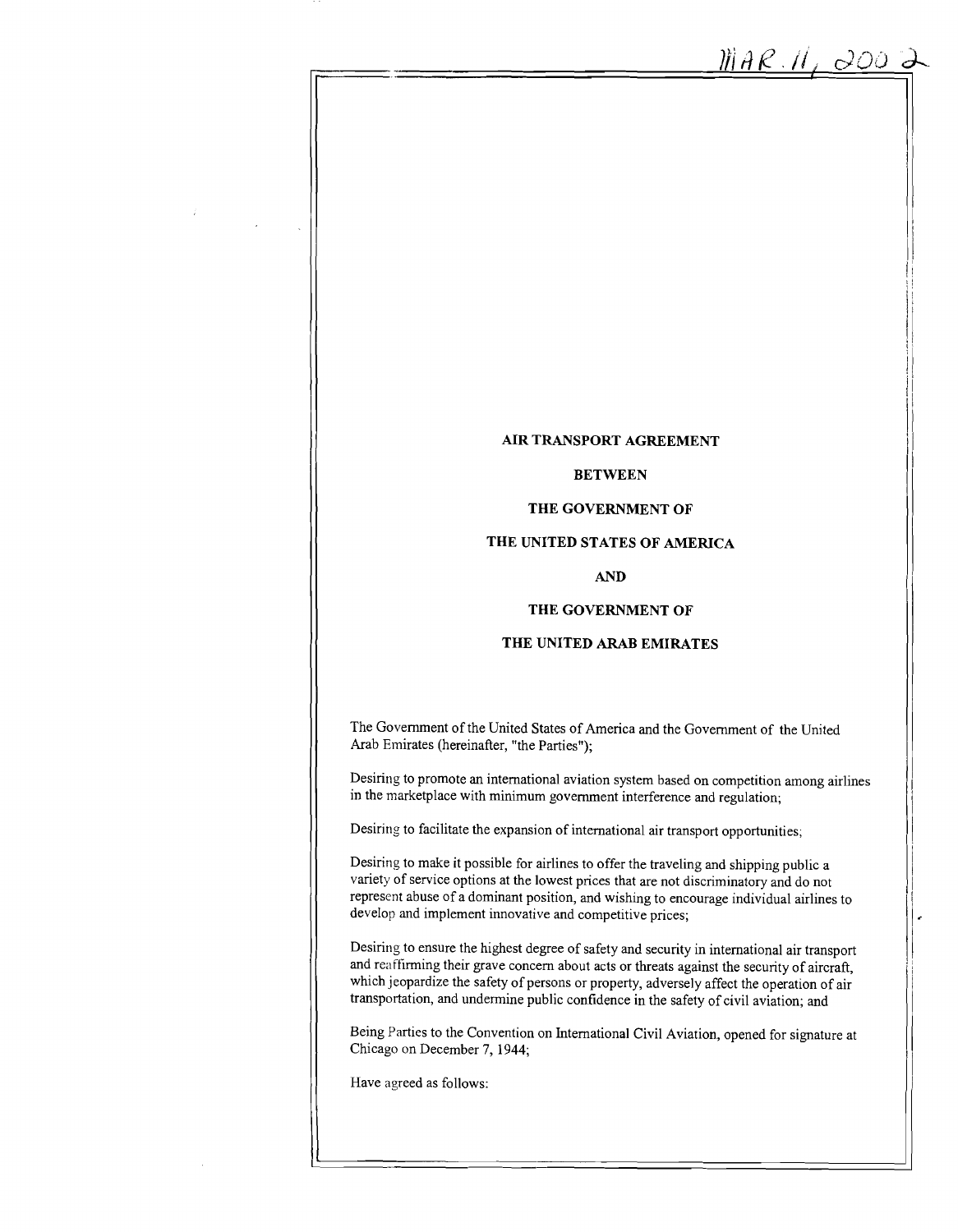|  | 2                                                                                                                                                                                                                                                                                                                             |
|--|-------------------------------------------------------------------------------------------------------------------------------------------------------------------------------------------------------------------------------------------------------------------------------------------------------------------------------|
|  | <b>Article 1</b>                                                                                                                                                                                                                                                                                                              |
|  | <b>Definitions</b>                                                                                                                                                                                                                                                                                                            |
|  | For the purposes of this Agreement, unless otherwise stated, the term:                                                                                                                                                                                                                                                        |
|  | "Aeronautical authorities" means, in the case of the United States, the Department<br>1.<br>of Transportation, or its successor, and in the case of the United Arab Emirates, the<br>Minister of Communications, or any person or agency authorized to perform functions<br>exercised by the said Minister of Communications; |
|  | 2.<br>"Agreement" means this Agreement, its Annexes, and any amendments thereto;                                                                                                                                                                                                                                              |
|  | 3.<br>"Air transportation" means the public carriage by aircraft of passengers, baggage,<br>cargo, and mail, separately or in combination, for remuneration or hire;                                                                                                                                                          |
|  | "Convention" means the Convention on International Civil Aviation, opened for<br>4.<br>signature at Chicago on December 7, 1944, and includes:                                                                                                                                                                                |
|  | a. any amendment that has entered into force under Article 94(a) of the Convention and<br>has been ratified by both Parties, and                                                                                                                                                                                              |
|  | b. any Annex or any amendment thereto adopted under Article 90 of the Convention,<br>insofar as such Annex or amendment is at any given time effective for both Parties;                                                                                                                                                      |
|  | 5.<br>"Designated airline" means an airline designated and authorized in accordance<br>with Article 3 of this Agreement;                                                                                                                                                                                                      |
|  | 6.<br>"Full cost" means the cost of providing service plus a reasonable charge for<br>administrative overhead;                                                                                                                                                                                                                |
|  | "International air transportation" means air transportation that passes through the<br>7.<br>airspace over the territory of more than one State;                                                                                                                                                                              |
|  | 8.<br>"Price" means any fare, rate or charge for the carriage of passengers (and their<br>baggage) and/or cargo (excluding mail) in air transportation charged by airlines, including<br>their agents, and the conditions governing the availability of such fare, rate or charge;                                            |
|  | 9.<br>"Stop for non-traffic purposes" means a landing for any purpose other than taking<br>on or discharging passengers, baggage, cargo and/or mail in air transportation;                                                                                                                                                    |
|  | 10.<br>"Territory" means the land areas under the sovereignty, jurisdiction, protection, or<br>trusteeship of a Party, and the territorial waters adjacent thereto; and                                                                                                                                                       |
|  | "User charge" means a charge imposed on airlines for the provision of airport, air<br>11.<br>navigation, or aviation security facilities or services including related services and<br>facilities.                                                                                                                            |
|  |                                                                                                                                                                                                                                                                                                                               |
|  |                                                                                                                                                                                                                                                                                                                               |

 $\cdot$  .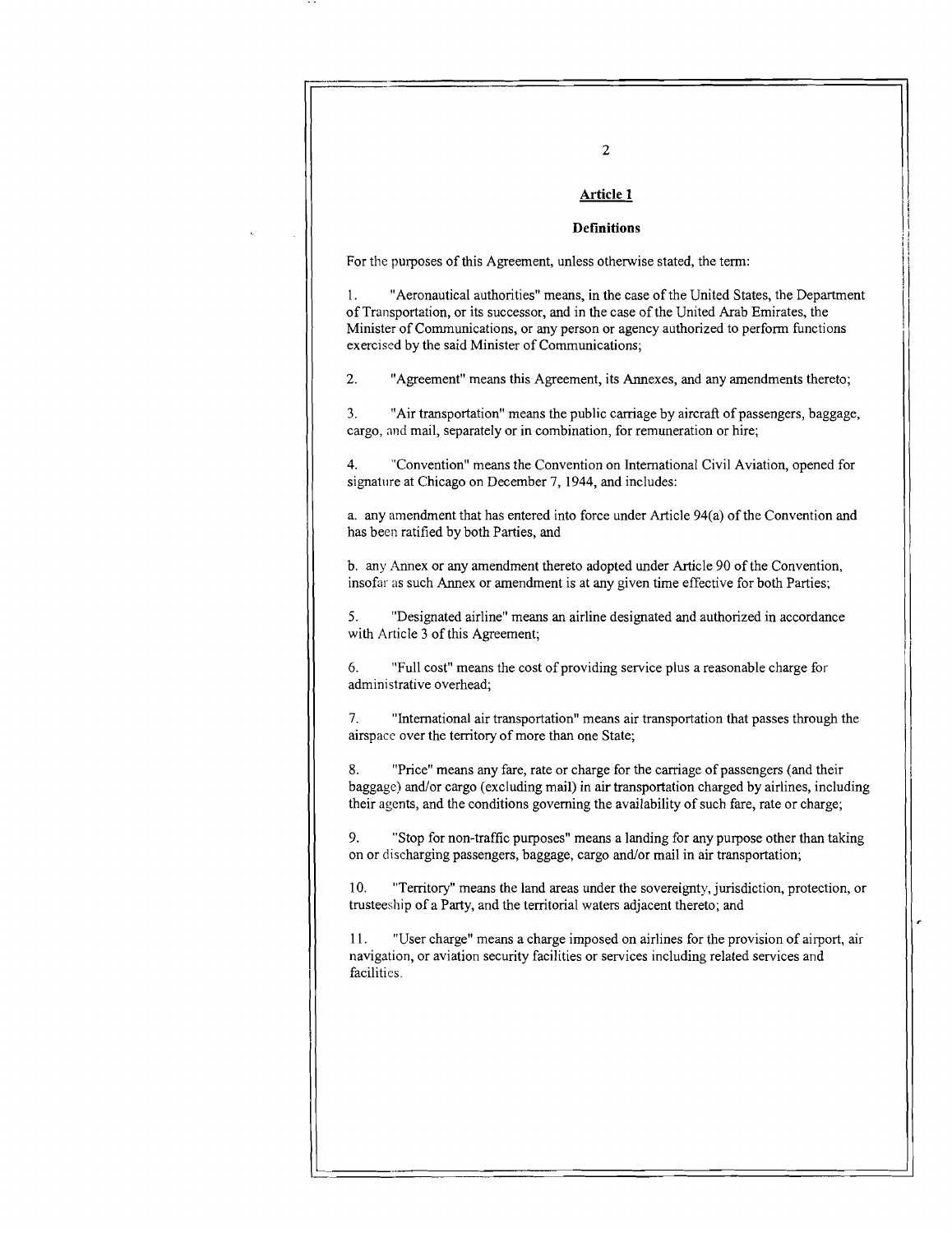### **Article 2**

#### **Grant of Rights**

1. Each Party grants to the other Party the following rights for the conduct of international air transportation by the airlines of the other Party:

a. the right to fly across its territory without landing;

b. the right to make stops in its territory for non-traffic purposes; and

c. the rights otherwise specified in this Agreement.

2. Nothing in this Article shall be deemed to confer on the airline or airlines of one Party the rights to take on board, in the territory of the other Party, passengers, their baggage, cargo, or mail carried for compensation and destined for another point in the territory of that other Party.

### **Article 3**

# **Designation and Authorization**

1. Each Party shall have the right to designate as many airlines as it wishes to conduct international air transportation in accordance with this Agreement and to withdraw or alter such designations. Such designations shall be transmitted to the other Party in writing through diplomatic channels, and shall identify whether the airline is authorized to conduct the type of air transportation specified in Annex I or in Annex II or both.

2. On receipt of such a designation, and of applications from the designated airline, in the form and manner prescribed for operating authorizations and technical permissions, the other Party shall grant appropriate authorizations and permissions with minimum procedural delay, provided:

a. substantial ownership and effective control of that airline are vested in the Party designating the airline, nationals of that Party, or both;

b. the designated airline is qualified to meet the conditions prescribed under the laws and regulations normally applied to the operation of international air transportation by the Party considering the application or applications; and

c. the Party designating the airline is maintaining and administering the standards set forth in Article 6 (Safety) and Article 7 (Aviation Security).

# **Article 4**

#### **Revocation of Authorization**

1. Either Party may revoke, suspend or limit the operating authorizations or technical permissions of an airline designated by the other Party where:

a. substantial ownership and effective control of that airline are not vested in the other Party, the Party's nationals, or both;

I,

II<br>Iii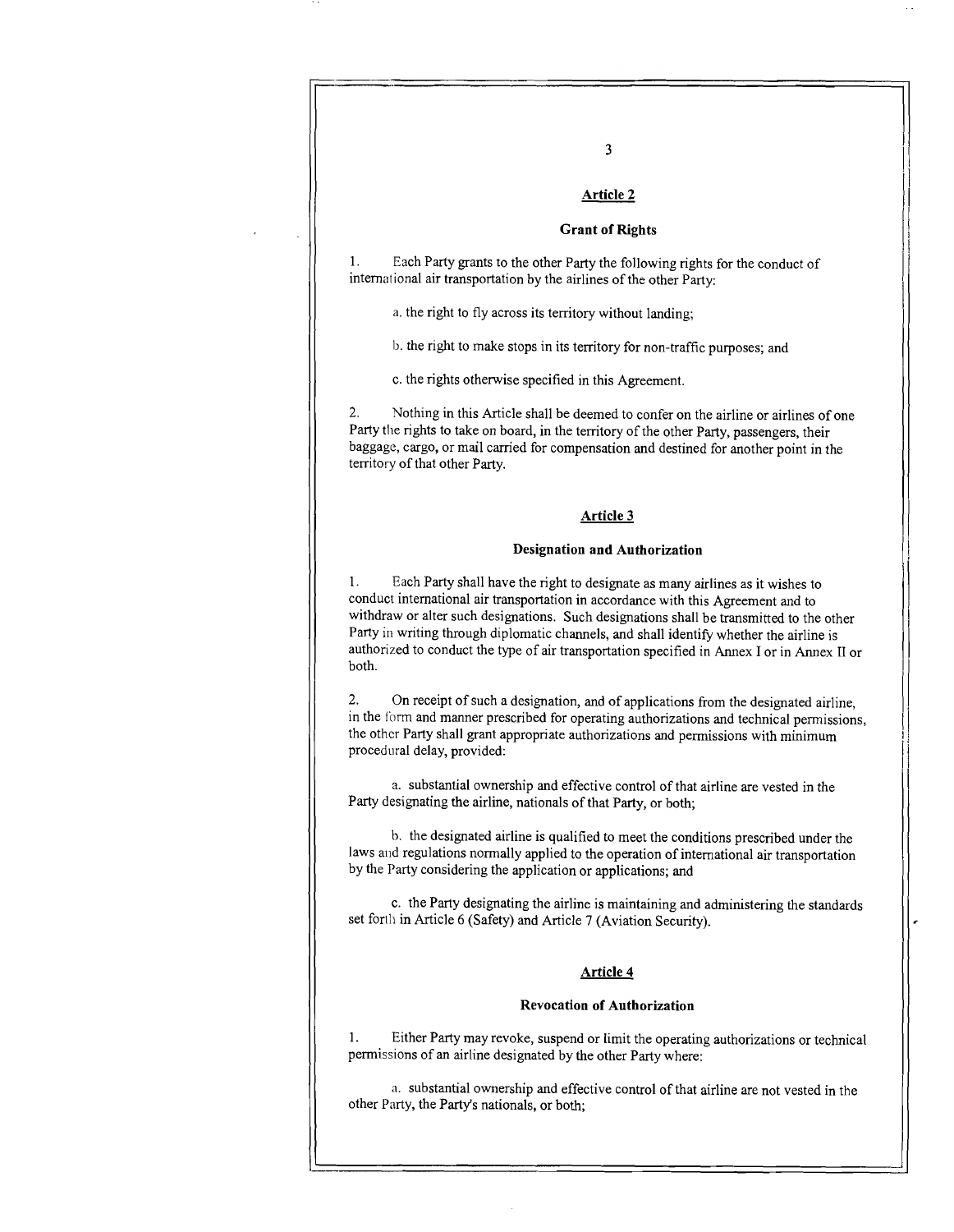b. that airline has failed to comply with the laws and regulations referred to in Article 5 (Application of Laws) of this Agreement; or

c. the other Party is not maintaining and administering the standards as set forth in Article 6 (Safety).

2. Unless immediate action is essential to prevent further noncompliance with subparagraphs 1b or 1c of this Article, the rights established by this Article shall be exercised only after consultation with the other Party.

3. This Article does not limit the rights of either Party to withhold, revoke, limit or impose conditions on the operating authorization or technical permission of an airline or airlines of the other Party in accordance with the provisions of Article 7 (Aviation Security).

### **Article 5**

### **Application of Laws**

I. While entering, within, or leaving the territory of one Party, its laws and regulations relating to the operation and navigation of aircraft shall be complied with by the other Party's airlines.

2. While entering, within, or leaving the territory of one Party, its laws and regulations relating to the admission to or departure from its territory of passengers, crew or cargo on aircraft (including regulations relating to entry, clearance, aviation security, immigration, passports, customs and quarantine or, in the case of mail, postal regulations) shall be complied with by, or on behalf of, such passengers, crew or cargo ofthe other Party's airlines.

#### **Article 6**

#### **Safety**

1. Each Party shall recognize as valid, for the purpose of operating the air transportation provided for in this Agreement, certificates of airworthiness, certificates of competency, and licenses issued or validated by the other Party and still in force, provided that the requirements for such certificates or licenses at least equal the minimum standards that may be established pursuant to the Convention. Each Party may, however, refuse to recognize as valid for the purpose of flight above its own territory, certificates of competency and licenses granted to or validated for its own nationals by the other Party.

2. Either Party may request consultations concerning the safety standards maintained by the other Party relating to aeronautical facilities, aircrews, aircraft, and operation of the designated airlines. If, following such consultations, one Party finds that the other Party does not effectively maintain and administer safety standards and requirements in these areas that at least equal the minimum standards that may be established pursuant to the Convention, the other Party shall be notified of such findings and the steps considered necessary to conform with these minimum standards, and the other Party shall take appropriate corrective action. Each Party reserves the right to withhold, revoke, or limit the operating authorization or technical permission of an airline or airlines designated by the other Party in the event the other Party does not take such appropriate corrective action within a reasonable time.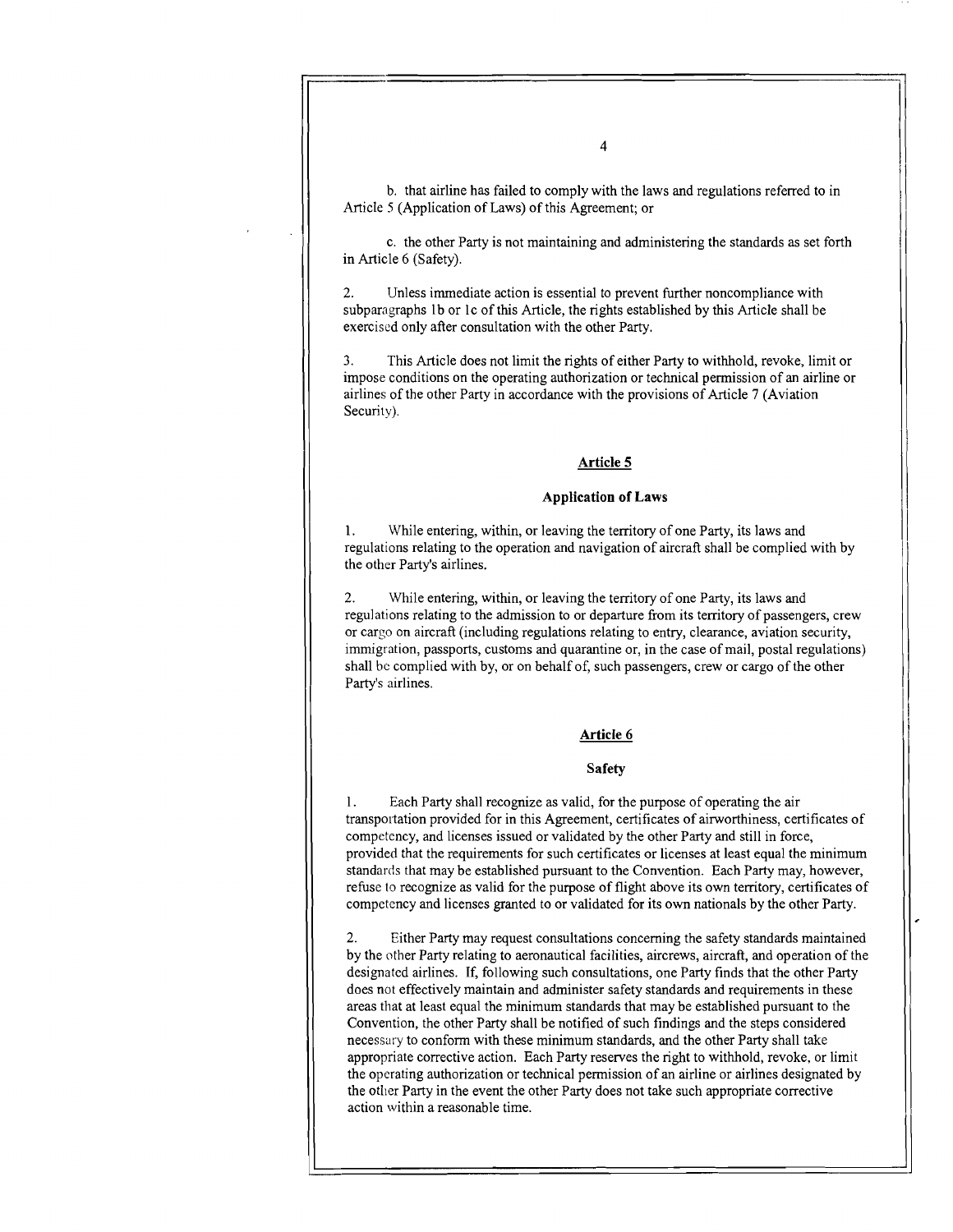# **Article 7**

### Aviation Security

1. In accordance with their rights and obligations under international law, the Parties reaffirm that their obligation to each other to protect the security of civil aviation against acts of unlawful interference forms an integral part of this Agreement. Without limiting the generality of their rights and obligations under international law, the Parties shall in particular act in conformity with the provisions of the Convention on Offenses and Certain Other Acts Committed on Board Aircraft, signed at Tokyo on September 14, 1963, the Convention for the Suppression of Unlawful Seizure of Aircraft, signed at The Hague on December 16, 1970, the Convention for the Suppression of Unlawful Acts against the Safety of Civil Aviation, signed at Montreal on September 23, 1971, and the Protocol for the Suppression of Unlawful Acts of Violence at Airports Serving International Civil Aviation, done at Montreal on February 24, 1988.

2. The Parties shall provide upon request all necessary assistance to each other to prevent acts of unlawful seizure of civil aircraft and other unlawful acts against the safety ofsuch aircraft, oftheir passengers and crew, and of airports and air navigation facilities, and to address any other threat to the security of civil air navigation.

3. The Parties shall, in their mutual relations, act in conformity with the aviation security standards and appropriate recommended practices established by the International Civil Aviation Organization and designated as Annexes to the Convention; they shall require that operators of aircraft of their registry, operators of aircraft who have their principal place of business or permanent residence in their territory, and the operators of airports in their territory act in conformity with such aviation security provisions.

4. Each Party agrees to observe the security provisions required by the other Party for entry into, for departure from, and while within the territory of that other Party and to take adequate measures to protect aircraft and to inspect passengers, crew, and their baggage and carry-on items, as well as cargo and aircraft stores, prior to and during boarding or loading. Each Party shall also give positive consideration to any request from the other Party for special security measures to meet a particular threat.

5. When an incident or threat of an incident of unlawful seizure of aircraft or other unlawful acts against the safety of passengers, crew, aircraft, airports or air navigation facilities occurs, the Parties shall assist each other by facilitating communications and other appropriate measures intended to terminate rapidly and safely such incident or threat.

6. When a Party has reasonable grounds to believe that the other Party has departed from the aviation security provisions of this Article, the aeronautical authorities of that Party may request immediate consultations with the aeronautical authorities of the other Party. Failure to reach a satisfactory agreement within 15 days from the date of such request shall constitute grounds to withhold, revoke, limit, or impose conditions on the operating authorization and technical permissions of an airline or airlines ofthat Party. When required by an emergency, a Party may take interim action prior to the expiry of 15 days.

II

II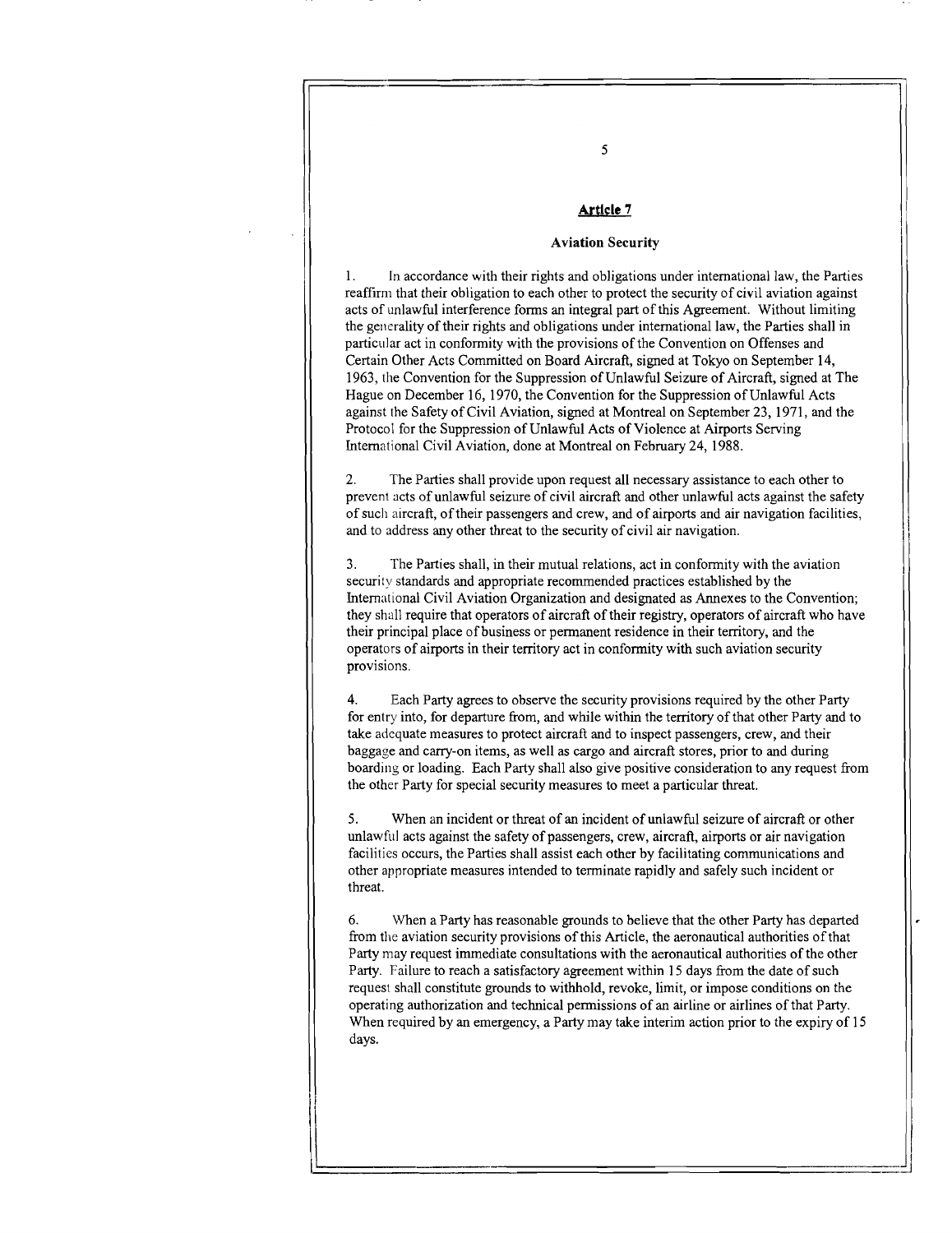6

# **Article 8**

### **Commercial Opportunities**

I. The airlines of each Party shall have the right to establish offices in the territory of the other Party for the promotion and sale of air transportation.

2. The designated airlines of each Party shall be entitled, in accordance with the laws and regulations of the other Party relating to entry, residence, and employment, to bring in and maintain in the territory of the other Party managerial, sales, technical, operational, and other specialist staff required for the provision of air transportation.

3. Each designated airline shall have the right to perform its own ground-handling in the territory of the other Party ("self-handling") or, at its option, select among competing agents for such services in whole or in part. The rights shall be subject only to physical constraints resulting from considerations of airport safety. Where such considerations preclude self-handling, ground services shall be available on an equal basis to all airlines; charges shall be based on the costs of services provided; and such services shall be comparable to the kind and quality of services as if self-handling were possible.

4. Any airline of each Party may engage in the sale of air transportation in the territory of the other Party directly and, at the airline's discretion, through its agents, except as may be specifically provided by the charter regulations of the country in which the charter originates that relate to the protection of passenger funds, and passenger cancellation and refund rights. Each airline shall have the right to sell such transportation, and any person shall be free to purchase such transportation, in the currency of that territory or in freely convertible currencies.

5. Each airline shall have the right to convert and remit to its country, on demand, local revenues in excess of sums locally disbursed. Conversion and remittance shall be permitted promptly without restrictions or taxation in respect thereof at the rate of exchange applicable to current transactions and remittance on the date the carrier makes the initial application for remittance.

6. The airlines of each Party shall be permitted to pay for local expenses, including purchases of fuel, in the territory of the other Party in local currency. At their discretion, the airlines of each Party may pay for such expenses in the territory of the other Party in freely convertible currencies according to local currency regulation.

7. In operating or holding out the authorized services on the agreed routes, any designated airline of one Party may enter into cooperative marketing arrangements such as blocked-space, code-sharing or leasing arrangements, with

a) an airline or airlines of either Party; and

b) an airline or airlines of a third country, provided that such third country authorizes or allows comparable arrangements between the airlines ofthe other Party and other airlines on services to, from and via such third country;

provided that all airlines in such arrangements (i) hold the appropriate authority and (ii) meet the requirements normally applied to such arrangements.

I;

II :I i! l.

8. Notwithstanding any other provision of this Agreement, airlines and indirect providers of cargo transportation of both Parties shall be permitted, without restriction, to employ in connection with international air transportation any surface transportation for cargo to or from any points in the territories of the Parties or in third countries, including

l..:=::=====================================--~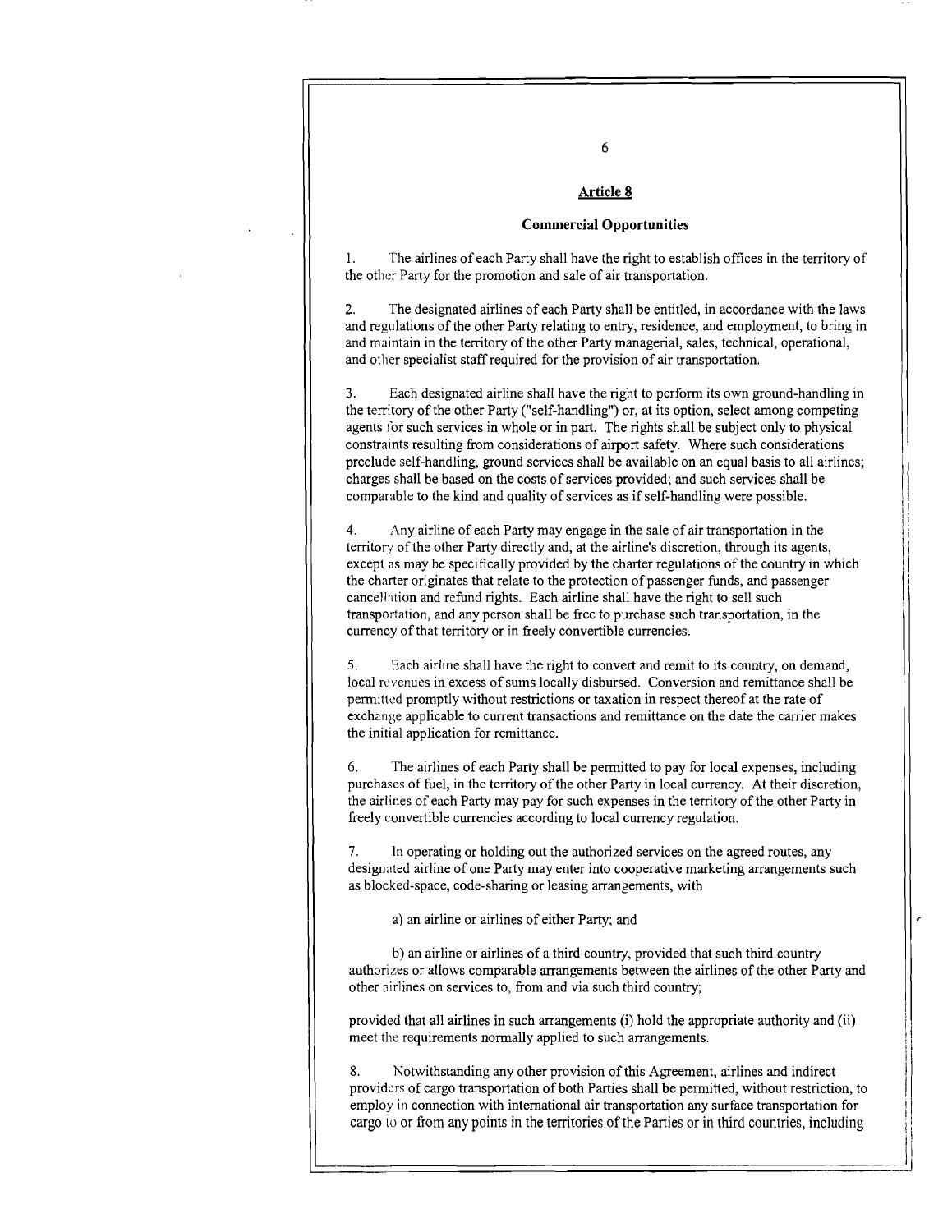transport to and from all airports with customs facilities, and including, where applicable, the right to transport cargo in bond under applicable laws and regulations. Such cargo, whether moving by surface or by air, shall have access to airport customs processing and facilities. Airlines may elect to perform their own surface transportation or to provide it through arrangements with other surface carriers, including surface transportation operated by other airlines and indirect providers of cargo air transportation. Such intermodal cargo services may be offered at a single, through price for the air and surface transportation combined, provided that shippers are not misled as to the facts concerning such transportation.

7

### Article 9

### Customs Duties and Charges

1. On arriving in the territory of one Party, aircraft operated in international air transportation by the designated airlines of the other Party, their regular equipment, ground equipment, fuel, lubricants, consumable technical supplies, spare parts (including engines), aircraft stores (including but not limited to such items of food, beverages and liquor, tobacco and other products destined for sale to or use by passengers in limited quantities during flight), and other items intended for or used solely in connection with the operation or servicing of aircraft engaged in international air transportation shall be exempt, on the basis of reciprocity, from all import restrictions, property taxes and capital levies, customs duties, excise taxes, and similar fees and charges that are (i) imposed by the national authorities, and (ii) not based on the cost of services provided, provided that such equipment and supplies remain on board the aircraft.

There shall also be exempt, on the basis of reciprocity, from the taxes, levies, duties, fees and charges referred to in paragraph 1 ofthis Article, with the exception of charges based on the cost of the service provided:

a. aircraft stores introduced into or supplied in the territory of a Party and taken on board, within reasonable limits, for use on outbound aircraft of an airline ofthe other Party engaged in international air transportation, even when these stores are to be used on a part of the journey performed over the territory of the Party in which they are taken on board;

b. ground equipment and spare parts (including engines) introduced into the territory of a Party for the servicing, maintenance, or repair of aircraft of an airline of the other Party used in international air transportation;

c. fuel, lubricants and consumable technical supplies introduced into or supplied in the territory of a Party for use in an aircraft of an airline ofthe other Party engaged in international air transportation, even when these supplies are to be used on a part of the journey performed over the territory of the Party in which they are taken on board; and

d. promotional and advertising materials introduced into or supplied in the territory ofone Party and taken on board, within reasonable limits, for use on outbound aircraft of an airline of the other Party engaged in international air transportation, even when these stores are to be used on a part of the journey performed over the territory of the Party in which they are taken on board.

3. Equipment and supplies referred to in paragraphs 1 and 2 of this Article may be required to be kept under the supervision or control of the appropriate authorities.

Ii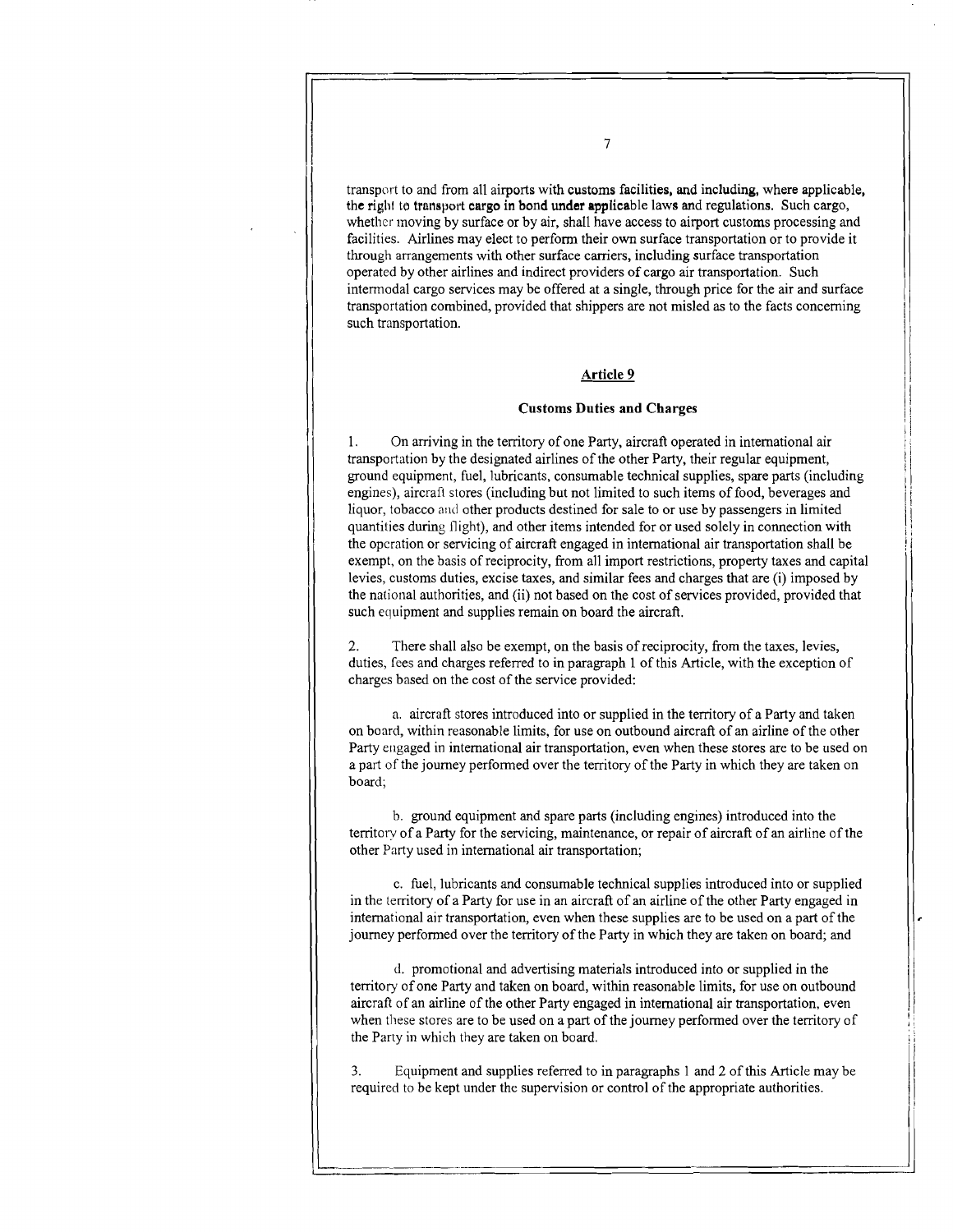4. The exemptions provided by this Article shall also be available where the designated airlines of one Party have contracted with another airline, which similarly enjoys such exemptions from the other Party, for the loan or transfer in the territory of the other Party of the items specified in paragraphs 1 and 2 of this Article.

### **Article 10**

### **User Charges**

1. User charges that may be imposed by the competent charging authorities or bodies of each Party on the airlines of the other Party shall be just, reasonable, not unjustly discriminatory, and equitably apportioned among categories of users. In any event, any such user charges shall be assessed on the airlines of the other Party on terms not less favorable than the most favorable terms available to any other airline at the time the charges are assessed.

Ii  $\mathbf{I}$ I, I i  $\mathbf{I}$ 

> $\overline{1}$  $\overline{\phantom{a}}$ 'IIII.

**I** :

I

2. User charges imposed on the airlines ofthe other Party may reflect, but shall not exceed, the full cost to the competent charging authorities or bodies of providing the appropriate airport, airport environmental, air navigation, and aviation security facilities and services at the airport or within the airport system. Such charges may include a reasonable return on assets, after depreciation. Facilities and services for which charges are made shall be provided on an efficient and economic basis.

3. Each Party shall encourage consultations between the competent charging authorities or bodies in its territory and the airlines using the services and facilities, and shall encourage the competent charging authorities or bodies and the airlines to exchange such information as may be necessary to permit an accurate review of the reasonableness of the charges in accordance with the principles of paragraphs  $(1)$  and  $(2)$  of this Article. Each Party shall encourage the competent charging authorities to provide users with reasonable notice of any proposal for changes in user charges to enable users to express their views before changes are made.

4. Neither Party shall be held, in dispute resolution procedures pursuant to Article 14, to be in breach of a provision of this Article, unless (i) it fails to undertake a review of the charge or practice that is the subject of complaint by the other Party within a reasonable amount of time; or (ii) following such a review it fails to take all steps within its power to remedy any charge or practice that is inconsistent with this Article.

# **Article 11**

### **Fair Competition**

1. Each Party shall allow a fair and equal opportunity for the designated airlines of both Parties to compete in providing the international air transportation governed by this Agreement.

2. Each Party shall allow each designated airline to determine the frequency and capacity of the international air transportation it offers based upon commercial considerations in the marketplace. Consistent with this right, neither Party shall unilaterally limit the volume of traffic, frequency or regularity of service, or the aircraft type or types operated by the designated airlines of the other Party, except as may be required for customs, technical, operational, or environmental reasons under uniform conditions consistent with Article 15 of the Convention.

|<br>|<br>|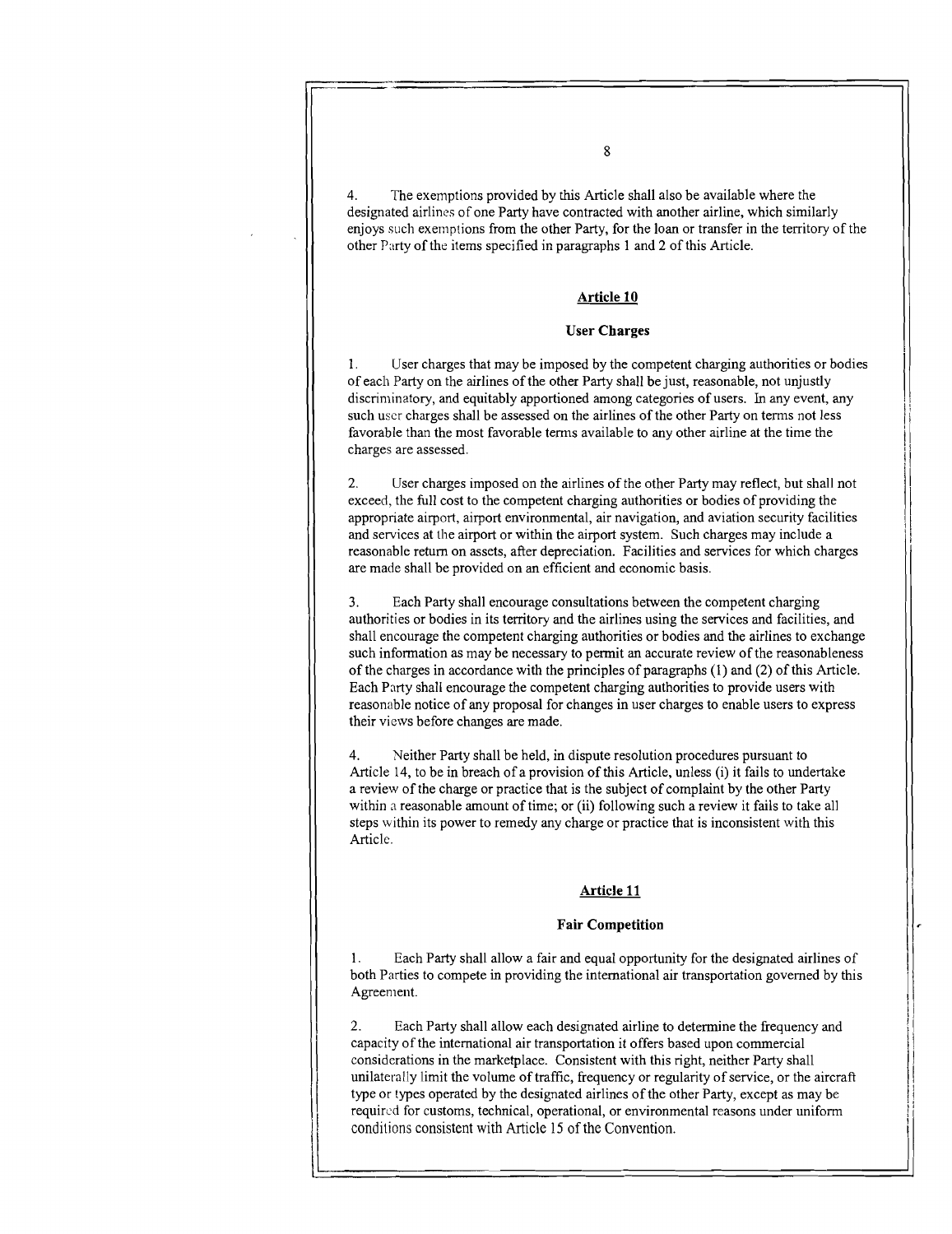3. Neither Party shall impose on the other Party's designated airlines a first-refusal requirement, uplift ratio, no-objection fee, or any other requirement with respect to capacity, frequency or traffic that would be inconsistent with the purposes ofthis Agreement.

4. Neither Party shall require the filing ofschedules, programs for charter flights, or operational plans by airlines ofthe other Party for approval, except as may be required on a non-discriminatory basis to enforce the uniform conditions foreseen by paragraph 2 of this Article or as may be specifically authorized in an Annex to this Agreement. If a Party requires filings for information purposes, it shall minimize the administrative burdens of filing requirements and procedures on air transportation intermediaries and on designated airlines of the other Party.

### Article 12

#### Pricing

1. Each Party shall allow prices for air transportation to be established by each designated airline based upon commercial considerations in the marketplace. Intervention by the Parties shall be limited to:

a. prevention of unreasonably discriminatory prices or practices;

b. protection of consumers from prices that are unreasonably high or restrictive due to the abuse of a dominant position; and

c. protection of airlines from prices that are artificially low due to direct or indirect governmental subsidy or support.

2. Each Party may require notification to or filing with its aeronautical authorities of prices to be charged to or from its territory by airlines of the other Party. Notification or filing by the airlines of both Parties may be required no more than 30 days before the proposed date of effectiveness. In individual cases, notification or filing may be permitted on shorter notice than normally required. Neither Party shall require the notification or filing by airlines of the other Party of prices charged by charterers to the public, except as may be required on a non-discriminatory basis for information purposes.

3. Neither Party shall take unilateral action to prevent the inauguration or continuation of a price proposed to be charged or charged by (i) an airline of either Party for international air transportation between the territories of the Parties, or (ii) an airline of one Party for international air transportation between the territory of the other Party and any other country, including in both cases transportation on an interline or intraline basis. If either Party believes that any such price is inconsistent with the considerations set forth in paragraph  $(1)$  of this Article, it shall request consultations and notify the other Party of the reasons for its dissatisfaction as soon as possible. These consultations shall be held not later than 30 days after receipt of the request, and the Parties shall cooperate in securing information necessary for reasoned resolution of the issue. If the Parties reach agreement with respect to a price for which a notice of dissatisfaction has been given, each Party shall use its best efforts to put that agreement into effect. Without such mutual agreement, the price shall go into effect or continue in effect.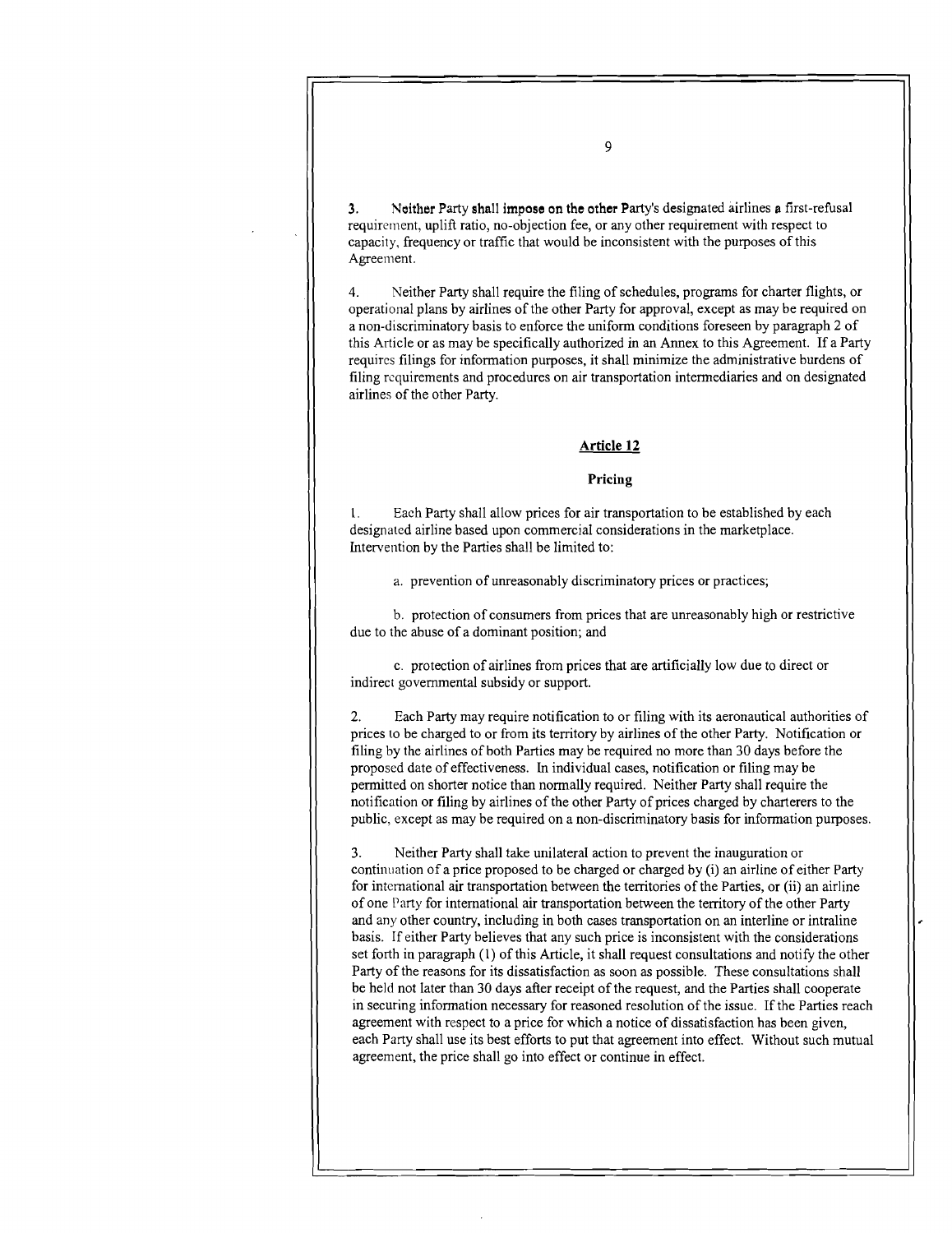### **Article 13**

### **Consultations**

Either Party may, at any time, request consultations relating to this Agreement. Such consultations shall begin at the earliest possible date, but not later than 60 days from the date the other Party receives the request unless otherwise agreed.

### **Article 14**

#### **Settlement of Disputes**

1. Any dispute arising under this Agreement, except those that may arise under paragraph 3 of Article 12 (Pricing), that is not resolved by a first round of formal consultations may be referred by agreement of the Parties for decision to some person or body. If the Parties do not so agree, the dispute shall, at the request of either Party, be submitted to arbitration in accordance with the procedures set forth below.

2. Arbitration shall be by a tribunal of three arbitrators to be constituted as follows:

a. Within 30 days after the receipt of a request for arbitration, each Party shall name one arbitrator. Within 60 days after these two arbitrators have been named, they shall by agreement appoint a third arbitrator, who shall act as President of the arbitral tribunal;

b. If either Party fails to name an arbitrator, or if the third arbitrator is not appointed in accordance with subparagraph a ofthis paragraph, either Party may request the President of the Council of the International Civil Aviation Organization to appoint the necessary arbitrator or arbitrators within 30 days. If the President of the Council is of the same nationality as one of the Parties, the most senior Vice President who is not disqualified on that ground shall make the appointment.

3. Except as otherwise agreed, the arbitral tribunal shall determine the limits of its jurisdiction in accordance with this Agreement and shall establish its own procedural rules. The tribunal, once formed, may recommend interim relief measures pending its final determination. At the direction of the tribunal or at the request of either of the Parties, a conference to determine the precise issues to be arbitrated and the specific procedures to be followed shall be held not later than 15 days after the tribunal is fully constituted.

4. Except as otherwise agreed or as directed by the tribunal, each Party shall submit a memorandum within 45 days of the time the tribunal is fully constituted. Replies shall be due 60 days later. The tribunal shall hold a hearing at the request of either Party or on its own initiative within 15 days after replies are due.

5. The tribunal shall attempt to render a written decision within 30 days after completion of the hearing or, if no hearing is held, after the date both replies are submitted. The decision of the majority of the tribunal shall prevail.

6. The Parties may submit requests for clarification ofthe decision within 15 days after it is rendered and any clarification given shall be issued within 15 days of such request.

7. Each Party shall, to the degree consistent with its national law, give full effect to any decision or award of the arbitral tribunal.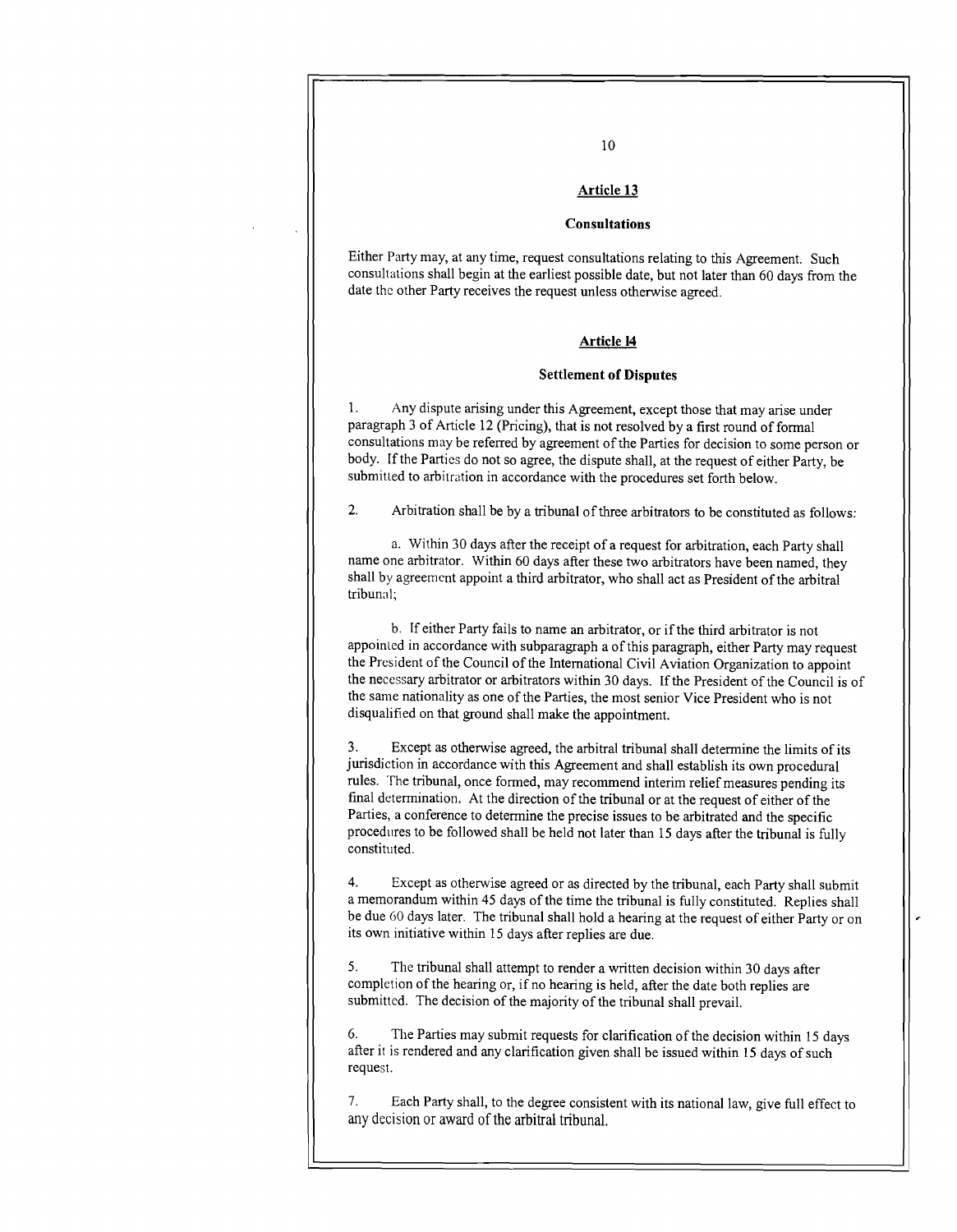8. The expenses of the arbitral tribunal, including the fees and expenses of the arbitrators, shall be shared equally by the Parties. Any expenses incurred by the President of the Council of the International Civil Aviation Organization in connection with the procedures of paragraph 2.b. of this Article shall be considered to be part of the expenses of the arbitral tribunal.

### **Article 15**

### **Termination**

Either Party may, at any time, give notice in writing to the other Party of its decision to terminate this Agreement. Such notice shall be sent simultaneously to the International Civil Aviation Organization. This Agreement shall terminate at midnight (at the place of receipt of the notice to the other Party) immediately before the first anniversary of the date of receipt of the notice by the other Party, unless the notice is withdrawn by agreement of the Parties before the end of this period.

### **Article 16**

### **Registration** with **ICAO**

This Agreement and all amendments thereto shall be registered with the International Civil Aviation Organization.

# **Article 17**

### **Entry into Force**

This Agreement and its Annexes shall be provisionally applied upon signature and shall enter into force upon an exchange of diplomatic notes confirming that each Party has completed all of its necessary internal procedures. Upon entry into force this Agreement shall supersede the aviation security agreement between the United States of America and the United Arab Emirates, effected by exchange of notes at Abu Dhabi December 26, 1993 and February 17, 1994.

IN WITNESS WHEREOF the undersigned, being duly authorized by their respective Governments, have signed this Agreement.

DONE at  $4n \frac{\lambda}{2}$  in two this  $1/7$  *f-L* day of *March*. , 2001, in two originals, in the English and Arabic languages, each text being equally authentic.

FOR THE GOVERNMENT OF THE UNITED STATES OF AMERICA:

anullewarten

FOR THE GOVERNMENT OF THE UNITED ARAB EMIRATES: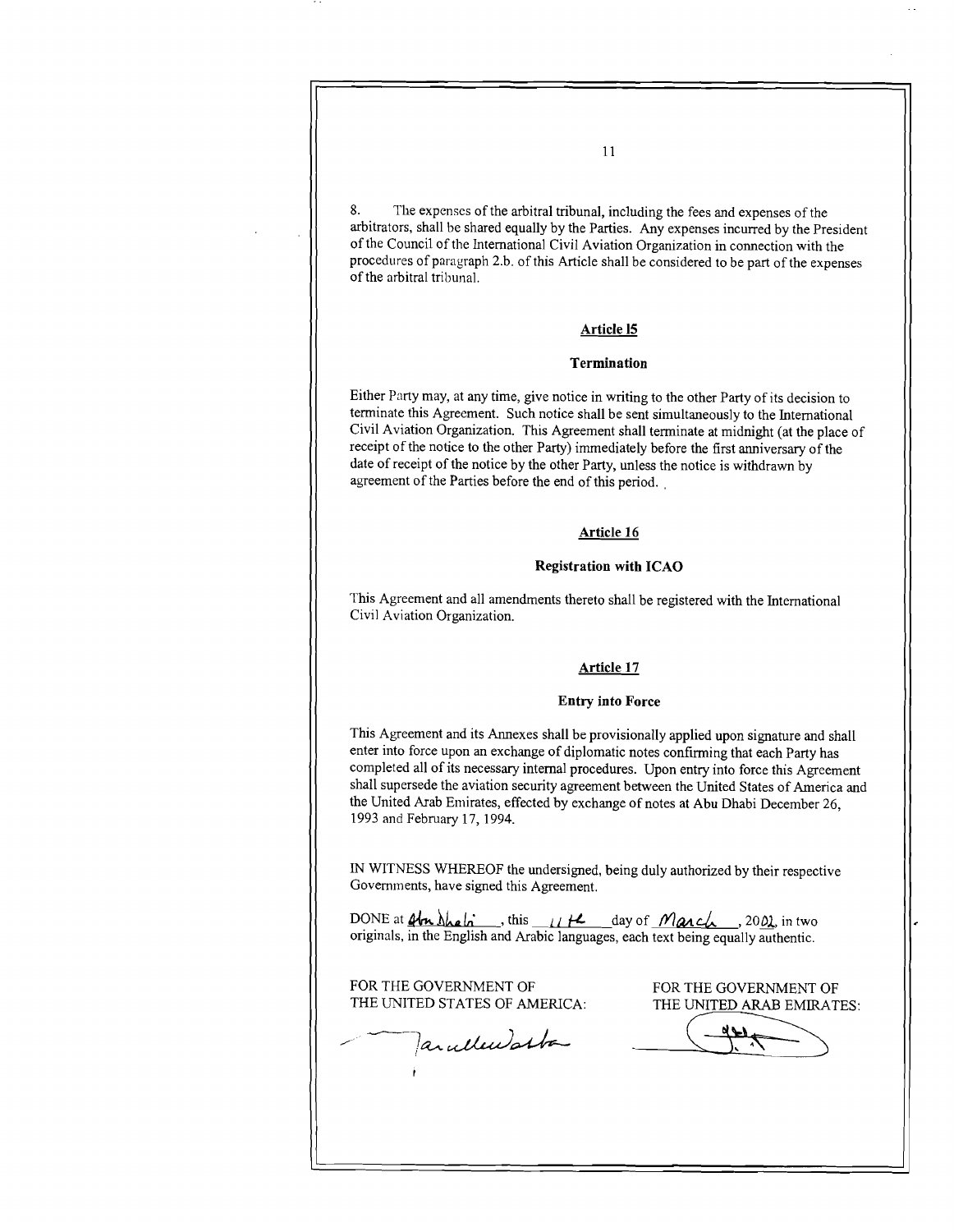# ANNEX I

### **Scheduled Air Transportation**

#### Section<sub>1</sub>

### Routes

Airlines of each Party designated under this Annex shall, in accordance with the terms of their designation, be entitled to perform scheduled international air transportation between points on the following routes:

A. Routes for the airline or airlines designated by the Government of the United States:

1. From points behind the United States via the United States and intermediate points to a point or points in the United Arab Emirates and beyond.

2. For all-cargo service or services, between the United Arab Emirates and any point or points.

B. Routes for the airline or airlines designated by the Government of the United Arab Emirates:

1. From points behind the United Arab Emirates via the United Arab Emirates and intermediate points to a point or points in the United States and beyond.

2. For all-cargo service or services, between the United States and any point or points.

### Section 2

### Operational Flexibility

Each designated airline may, on any or all flights and at its option:

1. operate flights in either or both directions;

2. combine different flight numbers within one aircraft operation;

3. serve behind, intermediate, and beyond points and points in the territories of the Parties on the routes in any combination and in any order;

4. omit stops at any point or points;

5. transfer traffic from any of its aircraft to any of its other aircraft at any point or points on the routes; and

6. serve points behind any point or points in its territory with or without change of aircraft or flight number and may hold out and advertise such services to the public as through services;

without directional or geographic limitation and without loss of any right to carry traffic otherwise permissible under this Agreement; provided that, with the exception of allcargo services, the service serves a point in the territory of the Party designating the airline.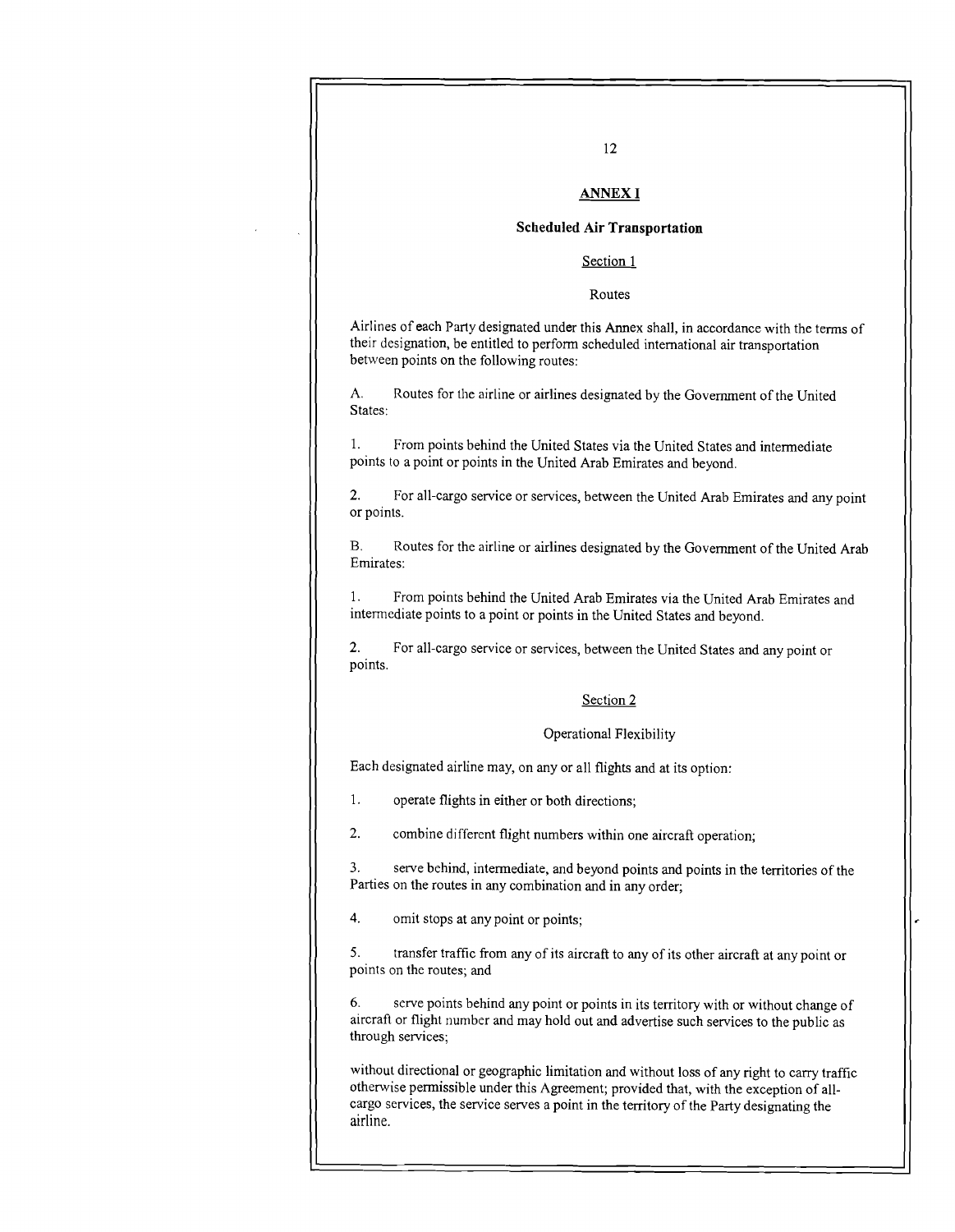### **Sectign 3**

#### Change of Gauge

On any segment or segments of the routes above, any designated airline may perform international air transportation without any limitation as to change, at any point or points on the route, in type or number of aircraft operated; provided that, with the exception of all-cargo services, in the outbound direction, the transportation beyond such point(s) is a continuation of the transportation from the territory of the Party that has designated the airline and, in the inbound direction, the transportation to the territory ofthe Party that has designated the airline is a continuation of the transportation from beyond such point(s).

## ANNEX II

#### **Charter Air Transportation**

### Section 1

Airlines of each Party designated under this Annex shall, in accordance with the terms of their designation, have the right to carry international charter traffic of passengers (and their accompanying baggage) and/or cargo (including, but not limited to, freight forwarder, split, and combination (passenger/cargo) charters):

Between any point or points in the territory of the Party that has designated the airline and any point or points in the territory of the other Party; and

Between any point or points in the territory of the other Party and any point or points in a third country or countries, provided that, except with respect to cargo charters, such service constitutes part of a continuous operation, with or without a change of aircraft, that includes service to the homeland for the purpose of carrying local traffic between the homeland and the territory of the other Party.

In the performance of services covered by this Annex, airlines of each Party designated under this Annex shall also have the right: (1) to make stopovers at any points whether within or outside of the territory of either Party; (2) to carry transit traffic through the other Party's territory; (3) to combine on the same aircraft traffic originating in one Party's territory, traffic originating in the other Party's territory, and traffic originating in third countries; and (4) to perform international air transportation without any limitation as to change, at any point on the route, in type or number of aircraft operated; provided that, except with respect to cargo charters, in the outbound direction, the transportation beyond such point is a continuation of the transportation from the territory of the Party that has designated the airline and in the inbound direction, the transportation to the territory of the Party that has designated the airline is a continuation of the transportation from beyond such point.

Each Party shall extend favorable consideration to applications by airlines ofthe other Party to carry traffic not covered by this Annex on the basis of comity and reciprocity.

#### Section 2

Any airline designated by either Party performing international charter air transportation originating in the territory of either Party, whether on a one-way or round-trip basis, shall have the option of complying with the charter laws, regulations, and rules either of its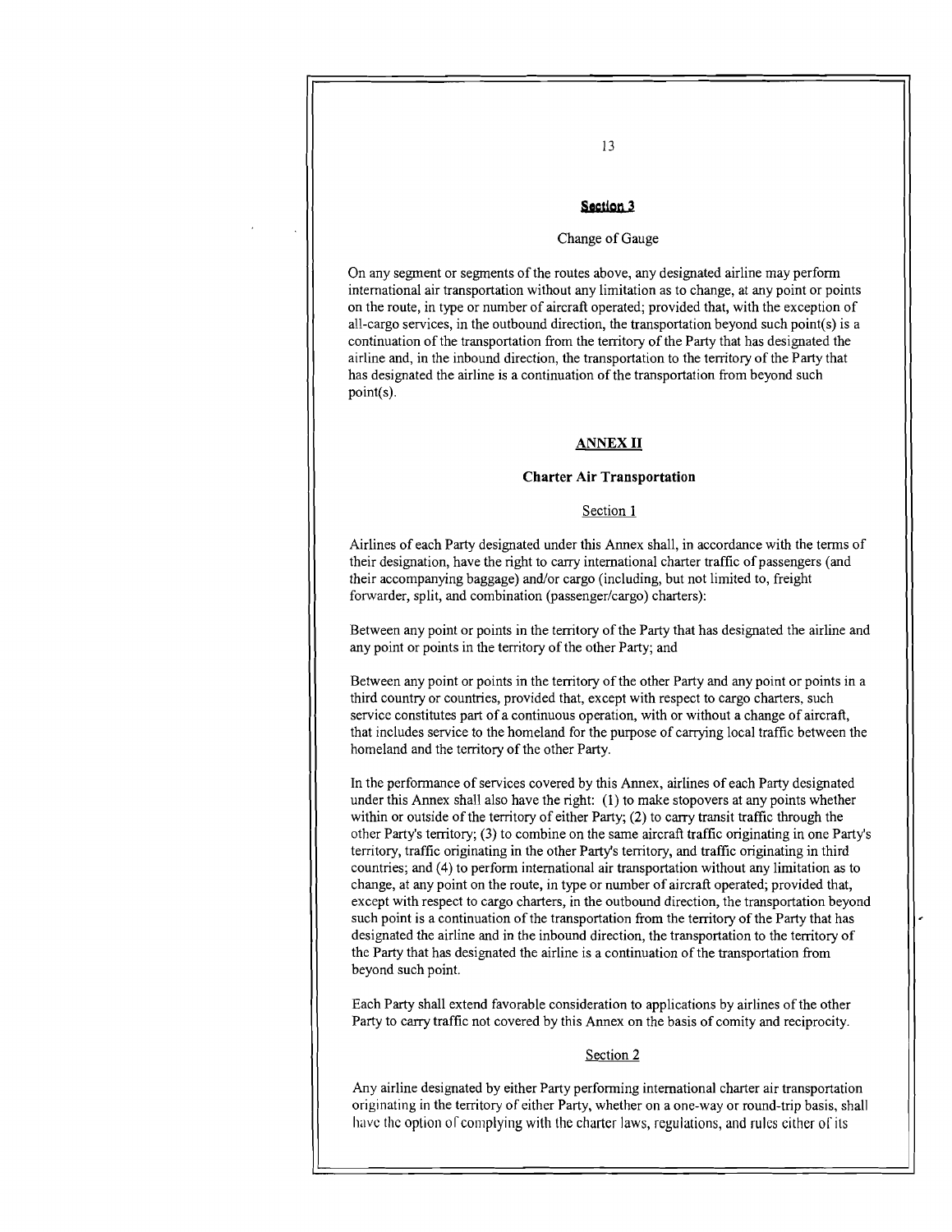homeland or of the other Party. If a Party applies different rules, regulations, terms, conditions, or limitations to one or more of its airlines, or to airlines of different countries, each designated airline shall be subject to the least restrictive of such criteria.

However, nothing contained in the above paragraph shall limit the rights of either Party to require airlines designated under this Annex by either Party to adhere to requirements relating to the protection of passenger funds and passenger cancellation and refund rights.

#### Section 3

Except with respect to the consumer protection rules referred to in the preceding paragraph above, neither Party shall require an airline designated under this Annex by the other Party, in respect of the carriage of traffic from the territory of that other Party or of a third country on a one-way or round-trip basis, to submit more than a declaration of conformity with the applicable laws, regulations and rules referred to under section 2 of this Annex or of a waiver ofthese laws, regulations, or rules granted by the applicable aeronautical authorities.

### ANNEX III

# Principles of Non-Discrimination Within and Competition among Computer Reservations Systems

Recognizing that Article 11 (Fair Competition) ofthis Agreement guarantees the airlines of both Parties "a fair and equal opportunity to compete,"

Considering that one of the most important aspects of the ability of an airline to compete is its ability to inform the public of its services in a fair and impartial manner, and that, therefore, the quality of information about airline services available to travel agents who directly distribute such information to the traveling public and the ability of an airline to offer those agents competitive computer reservations systems (CRSs) represent the foundation for an airline's competitive opportunities, and

Considering that it is equally necessary to ensure that the interests of the consumers of air transport products are protected from any misuse of such information and its misleading presentation and that airlines and travel agents have access to effectively competitive computer reservations systems:

1. The Parties agree that CRSs will have integrated primary displays for which:

a. Information regarding international air services, including the construction of connections on those services, shall be edited and displayed based on non-discriminatory and objective criteria that are not influenced, directly or indirectly, by airline or market identity. Such criteria shall apply uniformly to all participating airlines.

b. CRS data bases shall be as comprehensive as possible.

c. CRS vendors shall not delete information submitted by participating airlines; such information shall be accurate and transparent; for example, code-shared and changeof-gauge flights and flights with stops should be clearly identified as having those characteristics.

d. All CRSs that are available to travel agents who directly distribute information about airline services to the traveling public in either Party's territory shall not only be